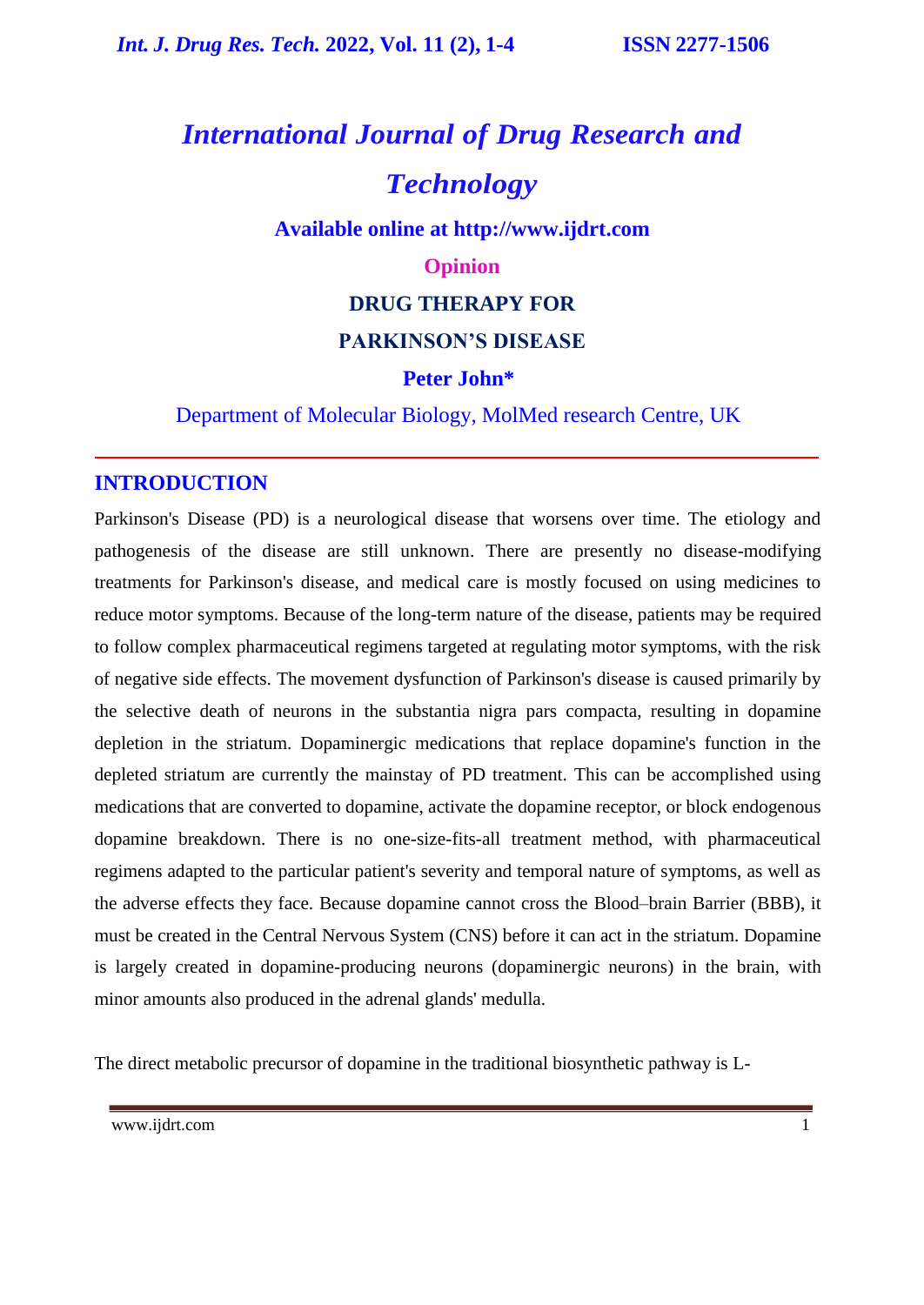### *Int. J. Drug Res. Tech.* **2022, Vol. 11 (2), 1-4 ISSN 2277-1506**

dihydroxyphenylalanine (levodopa or L-DOPA), which can be made directly from tyrosine (a non-essential amino acid) or indirectly from phenylalanine (an essential amino acid). In the liver, the enzyme Phenylalanine Hydroxylase (PH) converts L-phenylalanine to L-tyrosine in the presence of oxygen, iron, and tetrahydrobiopterin as cofactors. Tyrosine is generated in the liver and then transferred into the brain's dopaminergic neurons via an active transport mechanism. Following that, the enzyme tyrosine hydroxylase converts L-tyrosine into L-DOPA via hydroxylation at the phenol ring (TH). L-DOPA is then decarboxylated into 3,4 dihydroxyphenethylamine (dopamine) in the presynaptic terminal by the enzyme L-3,4 dihydroxyphenylalanine decarboxylase (DOPA decarboxylase). After reuptake into dopaminergic neurons or glial cells, dopamine is processed. It undergoes oxidative deamination in the presence of Flavin Adenine Dinucleotide (FAD), catalyzed by the enzyme monoamine oxidase (MAO), to create the reactive aldehyde 3,4-dihydroxyphenylacetaldehyde (DOPAL).

#### **DESCRIPTION**

Alcohol dehydrogenase (ADH) converts DOPAL to 3,4-dihydroxyphenylethanol (DOPET). The enzyme catechol-O-methyl transferase then degrades DOPAC to the physiologically inactive metabolite homovanillic acid (HVA) (COMT). COMT, on the other hand, converts dopamine to 3-methoxytyramine, which is then transformed to 3-methoxy-4-hydroxyacetaldehyde by MAO. The ALDH enzyme converts this to HVA, which is then expelled in the urine.

Although there are no disease-modifying medications available for PD, the treatments available can provide significant symptomatic alleviation. They provide modest clinical effect in terms of non-motor PD symptoms. To lessen the impact of unwanted effects, it is common practice to delay therapy until the patient's symptoms become unbearable. Levodopa-based preparations, which are designed to restore dopamine in the depleted striatum, are the cornerstone of contemporary PD treatment. The dopamine precursor levodopa, on the other hand, can cross the BBB and be used as a treatment. DOPA decarboxylase converts it into the neurotransmitter dopamine after absorption and transit across the BBB. Patients are often started on a low dose of levodopa, with the dose titrated increased based on the patient's response to treatment, as well as any side effects.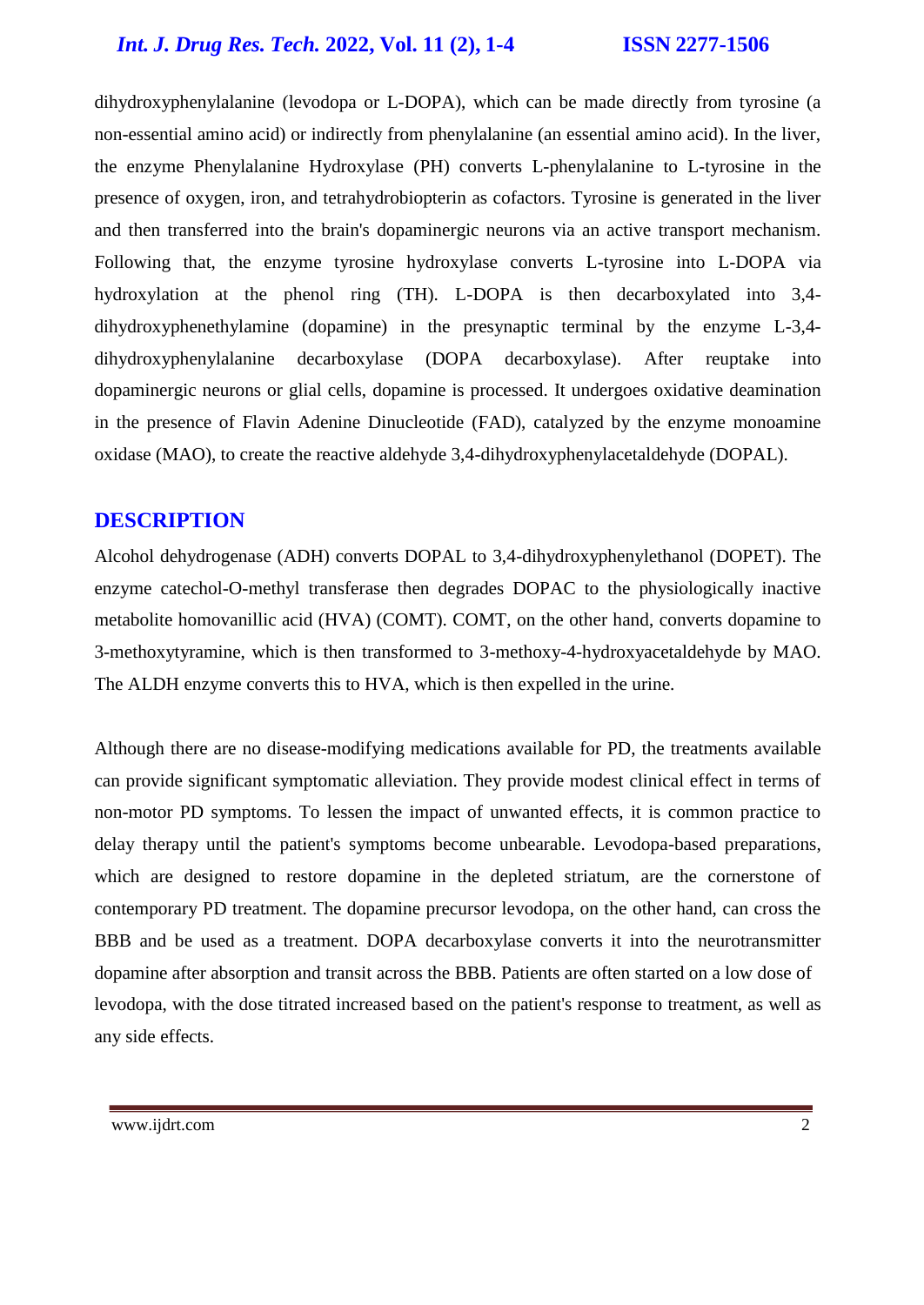### **CONCLUSION**

The majority of people require a daily dose of 150–1000 mg, split into many doses. As doses are increased, the likelihood of developing significant side effects increases. In general, levodopa's clinical effect is immediate and might linger for several hours, especially in the early stages of illness. However, as the condition progresses, the drug's impact usually wears off after a shorter period of time, necessitating increasing dose frequency.

#### **REFERENCES**

1. De Bie RM., Lang AE. (2020). [Initiation of pharmacological therapy in Parkinson's disease:](https://researchinformation.amsterdamumc.org/en/publications/initiation-of-pharmacological-therapy-in-parkinsons-disease-when-) 

[When, why, and how](https://researchinformation.amsterdamumc.org/en/publications/initiation-of-pharmacological-therapy-in-parkinsons-disease-when-)*. Lancet Neurol* 19:452-461.

2. Jankovic J. (2000). [Complications and limitations of drug therapy for Parkinson's disease.](https://www.researchgate.net/publication/12142022_Complications_and_limitations_of_drug_therapy_for_Parkinson)

*Neurol* 55:S2-6.

- 3. Hagan JJ, Middlemiss DN, Poste GH. (1997). [Parkinson's disease: Prospects for improved](https://www.sciencedirect.com/science/article/pii/S016561479790612X)  [drug therapy.](https://www.sciencedirect.com/science/article/pii/S016561479790612X) *Trends Pharmacol Sci* 18:156-163.
- 4. Lotia M, Jankovic J. (2016). [New and emerging medical therapies in Parkinson's disease.](https://www.tandfonline.com/doi/abs/10.1517/14656566.2016.1149163) *Expert Opin Pharmacother* 17:895-909.
- 5. Vitek JL, Bakay RA, DeLong MR. (2003). [Randomized trial of pallidotomy](https://onlinelibrary.wiley.com/doi/10.1002/ana.10517) *vs.* medical [therapy for Parkinson's disease.](https://onlinelibrary.wiley.com/doi/10.1002/ana.10517) *Ann Neurol* 53:558-569.